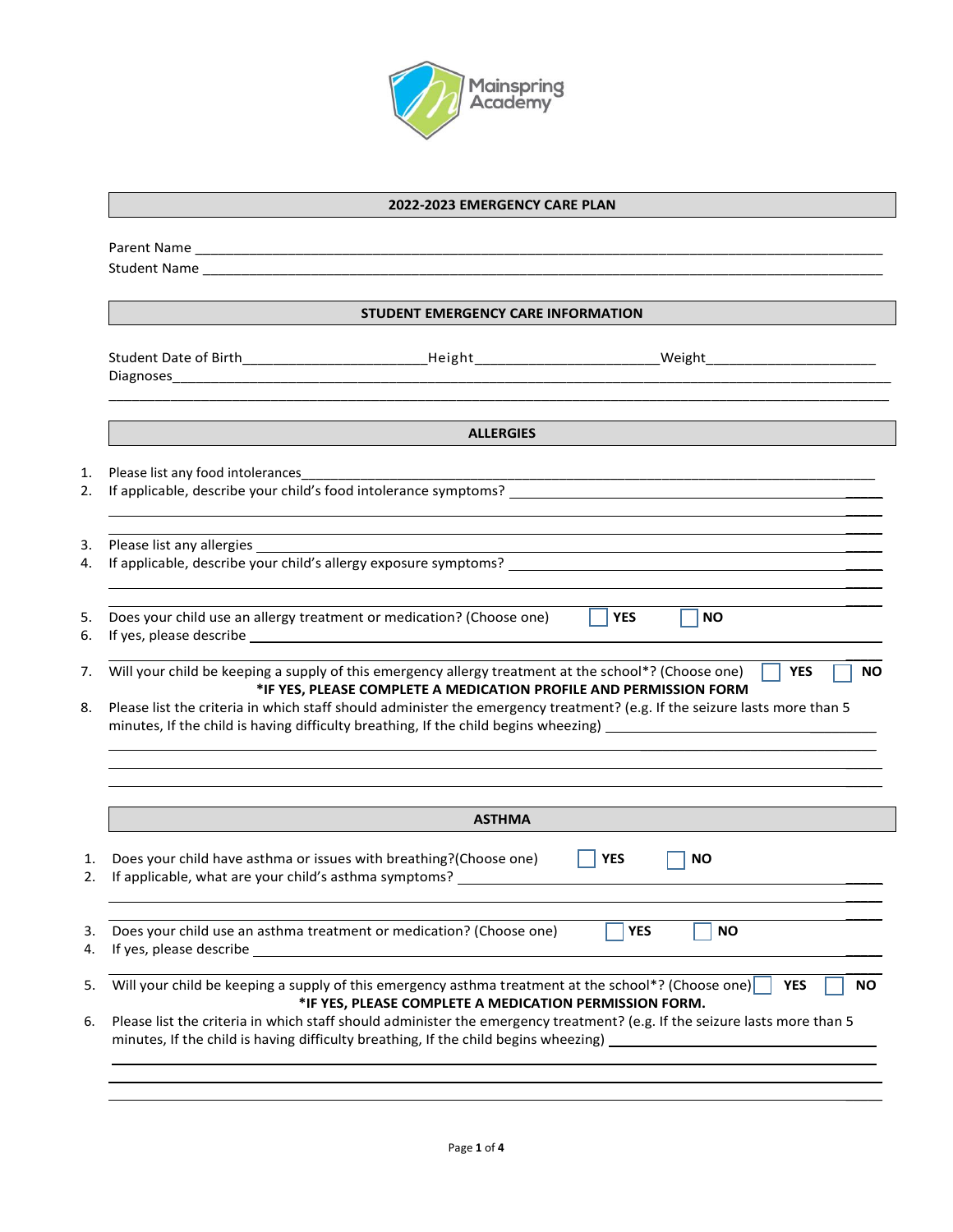

| <b>SEIZURES</b>                                                                                                                                                                                                                                                                                                                                                                                                                                                                                                                                                                                                                               |
|-----------------------------------------------------------------------------------------------------------------------------------------------------------------------------------------------------------------------------------------------------------------------------------------------------------------------------------------------------------------------------------------------------------------------------------------------------------------------------------------------------------------------------------------------------------------------------------------------------------------------------------------------|
| $\vert$ $\vert$ YES<br>Does your child have a history of seizures?(Choose one)<br><b>NO</b>                                                                                                                                                                                                                                                                                                                                                                                                                                                                                                                                                   |
| How long do your child's seizures typically last?                                                                                                                                                                                                                                                                                                                                                                                                                                                                                                                                                                                             |
| If applicable, what are some of the symptoms and behaviors your child exhibits prior to having a seizure?                                                                                                                                                                                                                                                                                                                                                                                                                                                                                                                                     |
| <b>YES</b><br>Does your child use seizure treatment or medication? (Choose one)<br><b>NO</b>                                                                                                                                                                                                                                                                                                                                                                                                                                                                                                                                                  |
| Will your child be keeping a supply of this emergency seizure treatment at the school*? (Choose one)<br><b>YES</b><br><b>NO</b><br>*IF YES, PLEASE COMPLETE A MEDICATION PERMISSION FORM.<br>Please list the criteria in which staff should administer the emergency treatment? (e.g. If the seizure lasts more than 5                                                                                                                                                                                                                                                                                                                        |
|                                                                                                                                                                                                                                                                                                                                                                                                                                                                                                                                                                                                                                               |
| <b>OTHER EMERGENCY DISORDERS</b>                                                                                                                                                                                                                                                                                                                                                                                                                                                                                                                                                                                                              |
| Please list any other emergency disorders you'd like Mainspring Academy to be aware of _______________________                                                                                                                                                                                                                                                                                                                                                                                                                                                                                                                                |
|                                                                                                                                                                                                                                                                                                                                                                                                                                                                                                                                                                                                                                               |
| Does your child use an emergency treatment or medication for this disorder? (Choose one)<br><b>YES</b><br><b>NO</b>                                                                                                                                                                                                                                                                                                                                                                                                                                                                                                                           |
| Will your child be keeping a supply of this emergency treatment at the school*?(Choose one)<br><b>YES</b><br><b>NO</b><br>*IF YES, PLEASE COMPLETE A MEDICATION PROFILE AND PERMISSION FORM.                                                                                                                                                                                                                                                                                                                                                                                                                                                  |
| Please list the criteria in which staff should administer the emergency treatment? (e.g. If the seizure lasts more than 5                                                                                                                                                                                                                                                                                                                                                                                                                                                                                                                     |
| I UNDERSTAND MAINSPRING ACADEMY WILL NOTIFY ME IMMEDIATELY IN THE EVENT OF EMERGENCIES. OR IN THE EVENT THAT STAFF<br>MUST USE MY CHILD'S EMERGENCY TREATMENT. THE SCHOOL WILL NOTIFY LOCAL EMERGENCY SERVICES IF PARENTS ARE NOT<br>RESPONDING TO THE SCHOOL'S COMMUNICATIONS, SYMPTOMS ARE SEVERE, TREATMENTS ARE INEFFECTIVE, OR IF SYMPTOMS<br>PERSIST.                                                                                                                                                                                                                                                                                   |
| MY PREFERRED HOSPITAL IN CASE OF AN EMERGENCY IS<br>. HOWEVER, IN THE<br>EVENT A HOSPITAL OR FACILITY IS NOT INDICATED AND I CANNOT BE REACHED, I GIVE PERMISSION TO THE PHYSICIAN OR HOSPITAL SELECTED<br>BY THE SCHOOL TO SECURE PROPER TREATMENT AND MEDICAL CARE (E.G. MEDICATION, ANESTHESIA, SURGERY, ETC.) FOR MY CHILD.                                                                                                                                                                                                                                                                                                               |
| I AM RESPONSIBLE FOR REPLENISHING MY CHILD'S SUPPLY OF THEIR EMERGENCY TREATMENT AT THE SCHOOL. DEPENDING ON THE<br>SEVERITY OF THE DISORDER/EMERGENCY, MY CHILD MAY NOT RETURN TO SCHOOL UNTIL I PROVIDE A NEW SUPPLY. IF I DO NOT HAVE<br>AN EMERGENCY PROTOCOL, MAINSPRING ACADEMY RESERVES THE RIGHT TO POSTPONE MY CHILD'S RETURN UNTIL MY CHILD HAS<br>SEEN A PHYSICIAN OR UNTIL I CAN PROVIDE A NEW EMERGENCY TREATMENT TO BE KEPT AT THE SCHOOL. I AM RESPONSIBLE FOR<br>PROMPTLY COMMUNICATING WITH MAINSPRING ACADEMY'S MEDICATION ADMINISTRATION TEAM ABOUT ANY CHANGES<br>REGARDING MY CHILD'S SYMPTOMS, CRITERIA, AND TREATMENT. |
| I UNDERSTAND THAT, I MUST PICK UP MY CHILD AFTER AN EMERGENCY HEALTH INCIDENT TO ALLOW FOR MY FURTHER MONITORING<br>AND A PROPER REST PERIOD FOR THE REMAINDER OF THE DAY.                                                                                                                                                                                                                                                                                                                                                                                                                                                                    |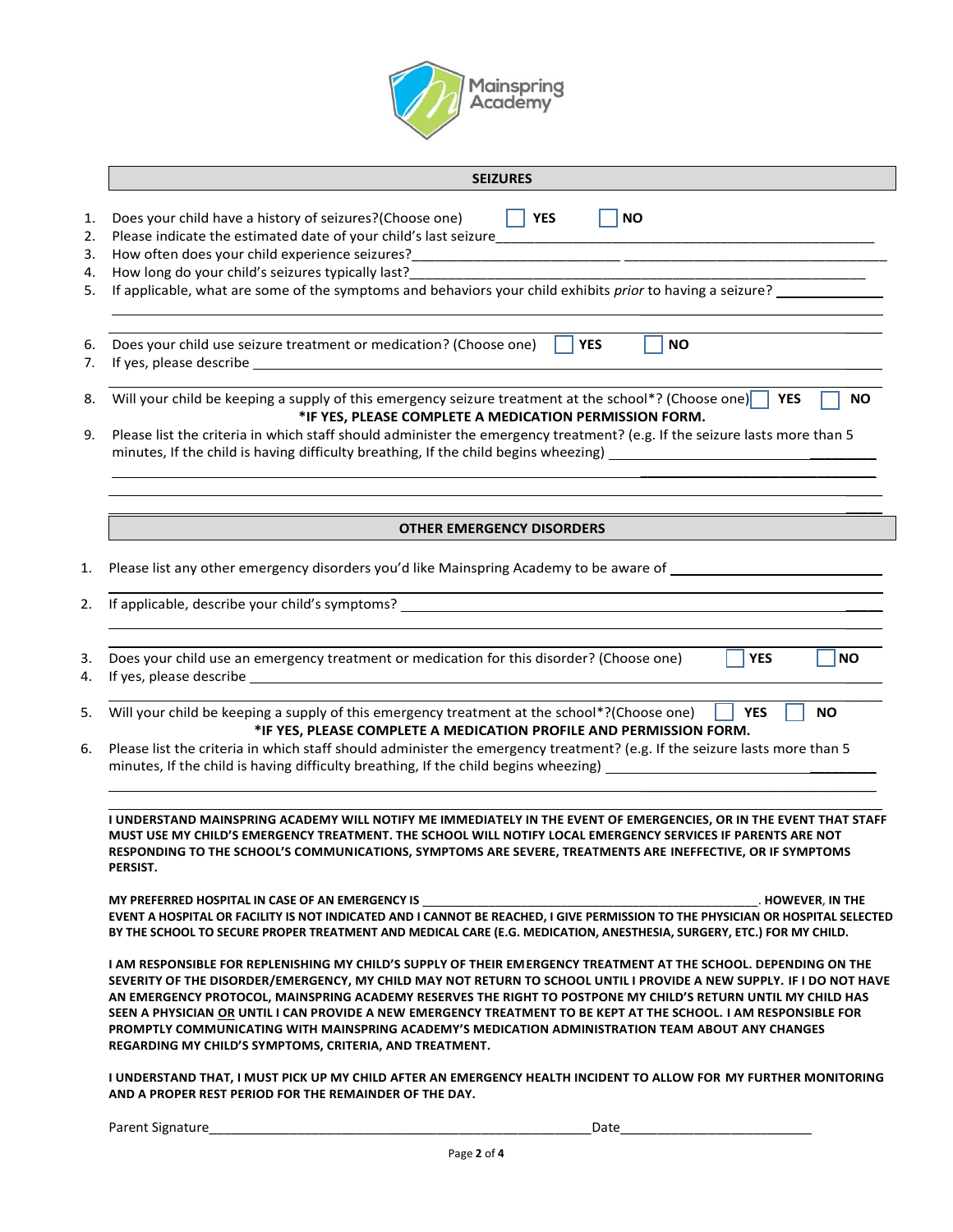

## **2022-2023 MEDICAL HISTORY FORM**

Parent Name \_\_\_\_\_\_\_\_\_\_\_\_\_\_\_\_\_\_\_\_\_\_\_\_\_\_\_\_\_\_\_\_\_\_\_\_\_\_\_\_\_\_\_\_\_\_\_\_\_\_\_\_\_\_\_\_\_\_\_\_\_\_\_\_\_\_\_\_\_\_\_\_\_\_\_\_\_\_\_\_\_\_\_\_\_\_\_\_\_

Student Name \_\_\_\_\_\_\_\_\_\_\_\_\_\_\_\_\_\_\_\_\_\_\_\_\_\_\_\_\_\_\_\_\_\_\_\_\_\_\_\_\_\_\_\_\_\_\_\_\_\_\_\_\_\_\_\_\_\_\_\_\_\_\_\_\_\_\_\_\_\_\_\_\_\_\_\_\_\_\_\_\_\_\_\_\_\_\_\_

## **STUDENT EMERGENCY CARE INFORMATION**

## **PLEASE CHECK YES OR NO FOR THE FOLLOWING HEALTH INFORMATION CONCERNING YOUR CHILD. BE SURE TO INCLUDE ANY RECENT (PAST 6-12 MONTHS) INJURIES, ILLNESSES, OR SURGERY THAT IS IN THE STUDENT'S HEALTH HISTORY WHICH COULD INFLUENCE PARTICIPATION IN ACTIVITIES OR OTHER NEEDS.**

|                                                                                        |                      | <b>DESCRIPTION</b> |
|----------------------------------------------------------------------------------------|----------------------|--------------------|
| Arthritis/joint or bone condition                                                      | $\Box$ Yes $\Box$ No |                    |
| Asthma/Reactive Airway Disease                                                         | $\Box$ Yes $\Box$ No |                    |
| Bleeding/blood disorder (e.g. anemia,<br>hemophilia, sickle cell disease, etc)         | $\Box$ Yes $\Box$ No |                    |
| Developmental condition/consideration                                                  | $\Box$ Yes $\Box$ No |                    |
| <b>Diabetes</b>                                                                        | $\Box$ Yes $\Box$ No |                    |
| Digestive/stomach condition                                                            | $\Box$ Yes $\Box$ No |                    |
| Dental/orthodontic appliance or other<br>prosthesis                                    | $\Box$ Yes $\Box$ No |                    |
| Eyeglasses/contacts/vision                                                             | $\Box$ Yes $\Box$ No |                    |
| Fainting/lightheaded episodes/heat<br>sensitivity                                      | $\Box$ Yes $\Box$ No |                    |
| <b>Hearing loss</b>                                                                    | □ Yes □ No           |                    |
| Heart condition or chest pain with<br>exercise                                         | $\Box$ Yes $\Box$ No |                    |
| High blood pressure                                                                    | $\Box$ Yes $\Box$ No |                    |
|                                                                                        |                      |                    |
| Seizure disorder                                                                       | $\Box$ Yes $\Box$ No |                    |
| Immune system disorder (e.g. mono,<br>chronic fatigue syndrome,<br>chemotherapy, etc.) | $\Box$ Yes $\Box$ No |                    |
| Menstrual disorder/difficulties                                                        | $\Box$ Yes $\Box$ No |                    |
|                                                                                        | Page 3 of 4          |                    |